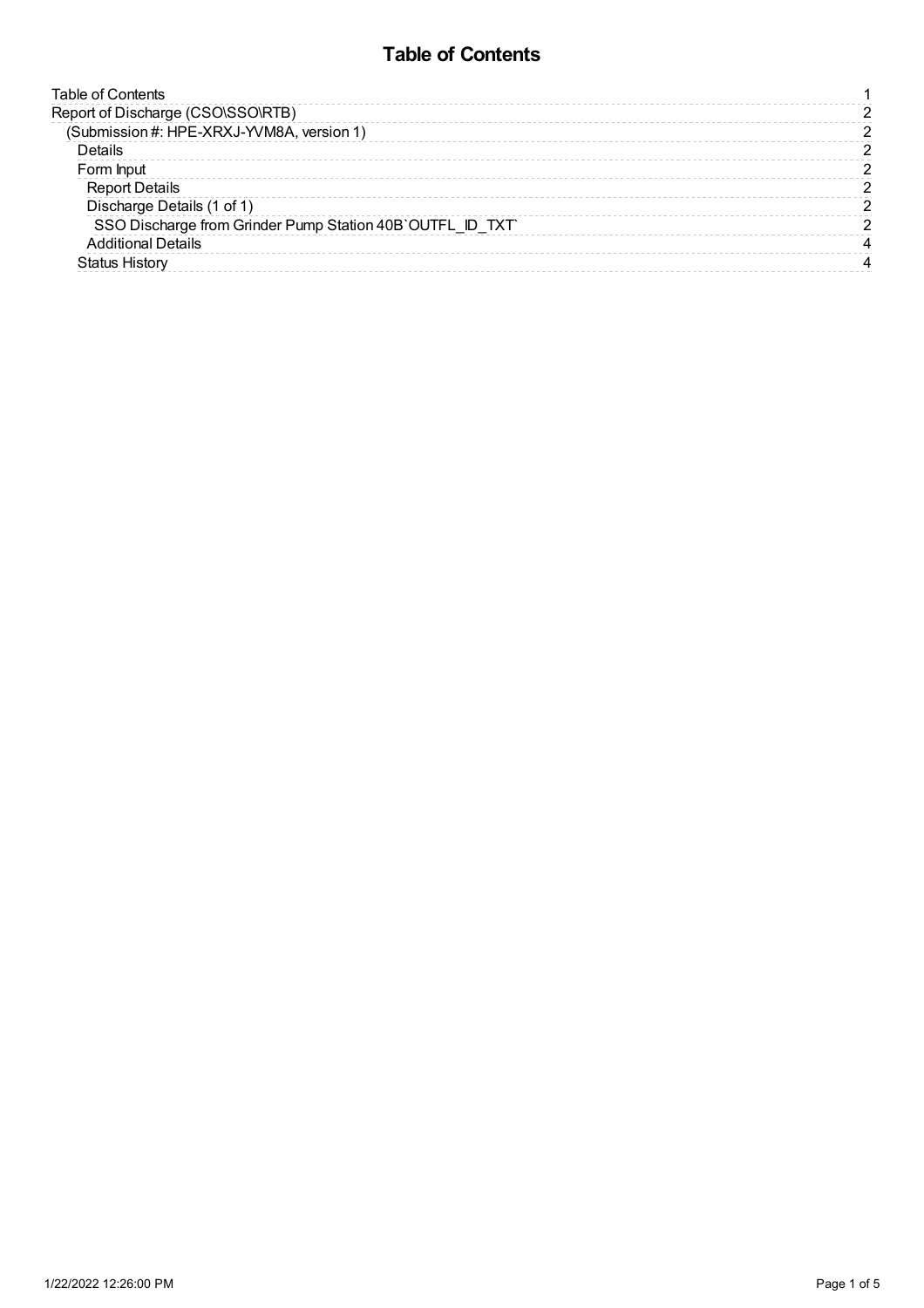# <span id="page-1-0"></span>**Report of Discharge (CSO\SSO\RTB)**

version 1.14

<span id="page-1-1"></span>**(Submission #: HPE-XRXJ-YVM8A, version 1)**

# <span id="page-1-2"></span>**Details**

**Submission ID** HPE-XRXJ-YVM8A **Status** In Process

# <span id="page-1-3"></span>**Form Input**

### <span id="page-1-4"></span>**Report Details**

Final **Is this the inital or final discharge report?**

**Site/Facility Name:** Lake Mitchell Sewer Authority (former Wexford Co DPW) CM

**Permit Number (if applicable):** NONE PROVIDED

#### **Sewer Systemor Treatment Facility Owner**

**Organization Name** *Lake Mitchell Sewer Authority*

**Phone Type Number Extension**

Business 2317750155

**Email** operationsoffice@lakemitchellsewer.com **Fax** 2317750156

**Address** 3161 South Lake Mitchell Drive Cadillac, MI 49601 United States

#### **Facility Address**

3161 South Lake Mitchell Drive Cadillac, MI 49601

**Sewer Systemor Treatment Facility Owner Location** 44.2298,-85.5088

3161 South Lake Mitchell Drive, Cadillac, MI

## <span id="page-1-5"></span>**Discharge Details (1 of 1)**

#### <span id="page-1-6"></span>**SSO Discharge from Grinder Pump Station 40B`OUTFL\_ID\_TXT`**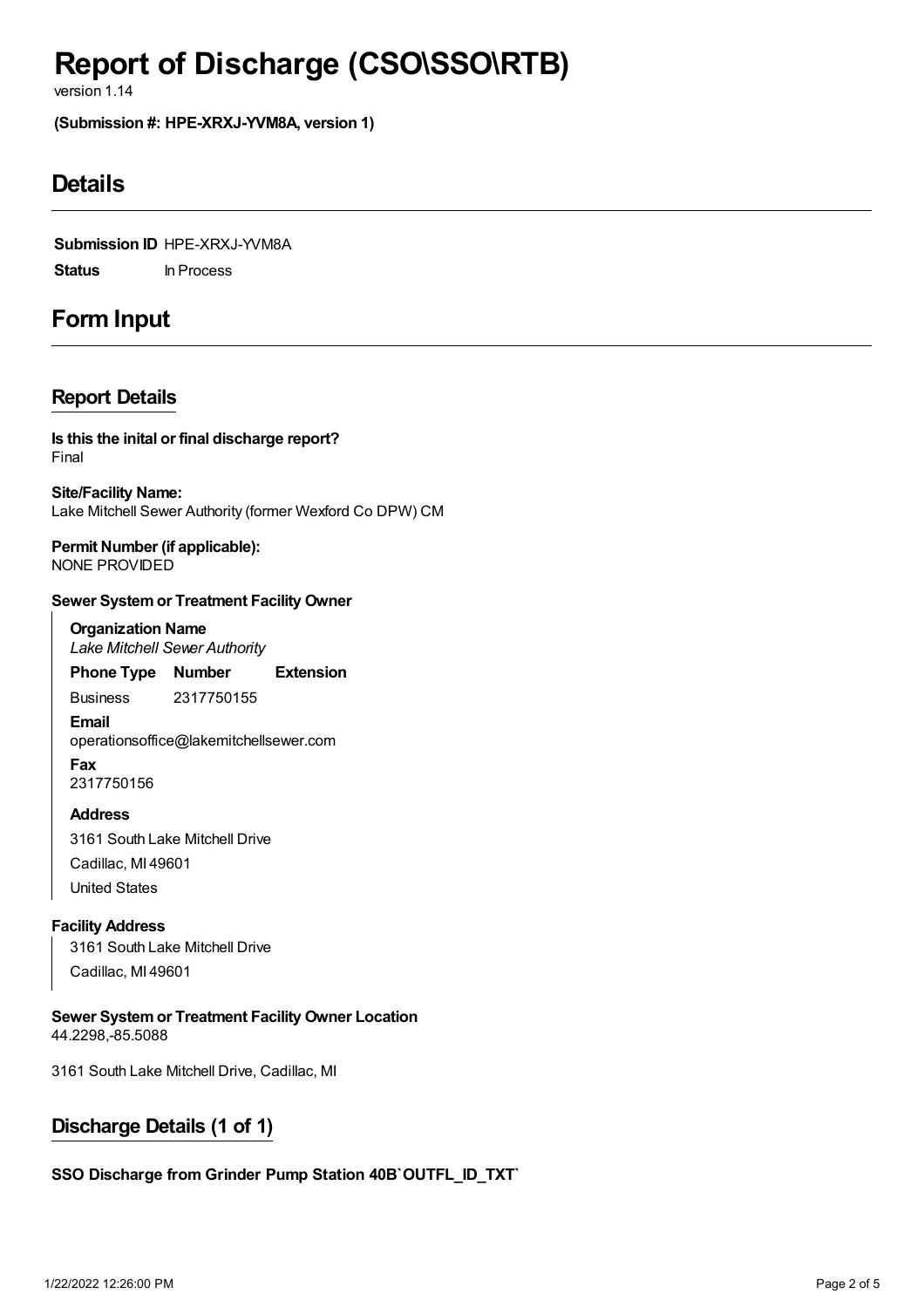### **Discharge Type:**

SSO Discharge

#### **SSO Discharge**

The reported discharge is from a private or municipal separate sewer collection system (not a wastewater treatment plant) during wet or dry weather, or a dry weather discharge from a municipal combined sewer collection system.

#### **Is the outfall or discharge area located at a private residential address?**

NO

#### **Outfall or Discharge Area Name**

Grinder Pump Station 40B

#### **Outfall or Discharge Area Description**

Area surrounding the grinder pump station

#### **Outfall or Discharge Area Location**

44.2632287,-85.47217479999999

#### **Has the discharge ended?**

**YES** 

| <b>Volume Discharged</b> | Unit    | Was the volume estimated? |
|--------------------------|---------|---------------------------|
| 100                      | Gallons | Yes                       |

#### **Quality of Discharge**

Raw Sewage

#### **Please describe the discharge, including the reason for Discharge**

The Technician was performing system inspections, and observed the snow surrounding the station had melted, approximately a plate in size, and the ground was turned up. The Technician activated one grinder pump to observe if the station would discharge, and it didn't. The Technician activated both of the grinder pumps and then observed the sewer discharge from the ground on the discharge side of the wet well. This indicated to the Technician that there was an issue with the discharge lines. The station was shut down and the Technicians a pumping and hauling the sewer from the station. It is scheduled to be repaired on Tuesday, January 25th by Matt's Underground Utility Company.

#### **Was the land or surface water impacted by the discharge?**

Land impacted only

#### **Name/description of the land impacted:**

Surround soil adjacent to the wet well.

#### **Discharge Event Start**

| <b>Date</b>   | Time     |
|---------------|----------|
| .             |          |
| 1/2022<br>. . | 04:00 pm |

#### **Discharge Event End**

| <b>Date</b> | <b>Time</b>                                                              |
|-------------|--------------------------------------------------------------------------|
|             | $\sim$ $\sim$ $\sim$<br>$\frac{1}{2}$ pm<br>- 14<br>$\sim$ $\sim$ $\sim$ |

#### **Name of the wastewater treatment facility that normally receives sewage.**

City of Cadillac Wastewater Treatment Plant

#### $N<sub>O</sub>$ Was the reported discharge caused by a party other than the sewer system owner and out of the control or **knowledge of the actions which resulted in the discharge?**

**YES Is the sewer systemowner in compliance with applicable discharge permits, laws, rules, and orders?**

#### **Initial Notification**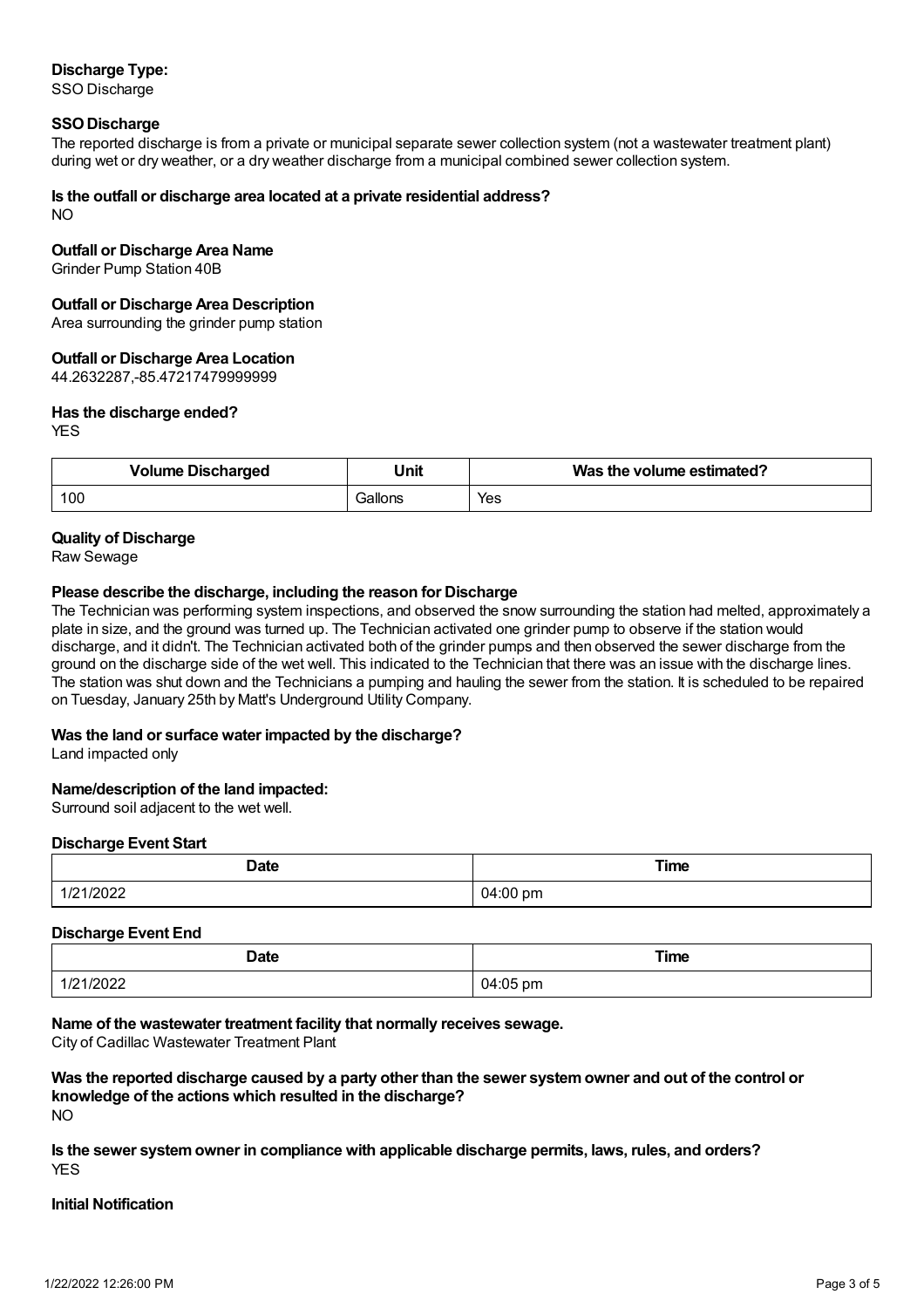| Organization            | <b>Date</b> | Time     |
|-------------------------|-------------|----------|
| Local Health Department | 1/22/2022   | 11:45 am |
| Daily Local Newspaper   | 1/22/2022   | 11:45 am |

#### **Was EGLE notified prior to this report being received?**

This report is being used as the initial notification to EGLE

#### **Notification that discharge has concluded.**

| Organization            | <b>Date</b> | Time     |
|-------------------------|-------------|----------|
| Local Health Department | 1/22/2022   | 11:45 am |
| Daily Local Newspaper   | 1/22/2022   | 11:45 am |

#### **Precipitation Type(s) (Select none if there was no precipitation)**

None

#### **Actions taken to minimize the impact fromthe discharge(s):**

LMSA contacted Matt's Underground Utility to make the repair to the discharge line. The soil will be removed and replaced with new soil. As a precautionary measure, the area was raked, broadcast with lime, and taped off to prevent public access.

#### **Actions taken, or that will be taken, to prevent this discharge event fromreoccurring:**

LMSA contacted Matt's Underground Utility to make the repair to the discharge line. The soil will be removed and replaced with new soil. While the area is excavated, the check valve on the discharge line will be replaced as well as the flanges on the tank.

### <span id="page-3-0"></span>**Additional Details**

#### **Report Submitter**

| <b>Prefix</b><br>Ms.                                             |                          |                  |
|------------------------------------------------------------------|--------------------------|------------------|
| <b>First Name</b><br>Sheila                                      | <b>Last Name</b><br>Hill |                  |
| Title<br>Project Manager                                         |                          |                  |
| <b>Organization Name</b><br><b>Lake Mitchell Sewer Authority</b> |                          |                  |
| <b>Phone Type</b>                                                | <b>Number</b>            | <b>Extension</b> |
| <b>Business</b>                                                  | 2317750155               |                  |
| Email<br>operationsoffice@lakemithcellsewer.com                  |                          |                  |
| Fax<br>NONE PROVIDED                                             |                          |                  |
| <b>Address</b>                                                   |                          |                  |
| 3161 S LAKE MITCHELL DR                                          |                          |                  |
| CADILLAC, MI 49601                                               |                          |                  |
|                                                                  |                          |                  |

United States

NO **Do you have any additional comments or uploads you would like to provide?**

# <span id="page-3-1"></span>**Status History**

|                                                  | User | <b>Processing Status</b> |
|--------------------------------------------------|------|--------------------------|
| 1/22/2022 11:51:14 AM   Sheila Hill   Draft      |      |                          |
| 1/22/2022 12:25:10 PM   Sheila Hill   Submitting |      |                          |